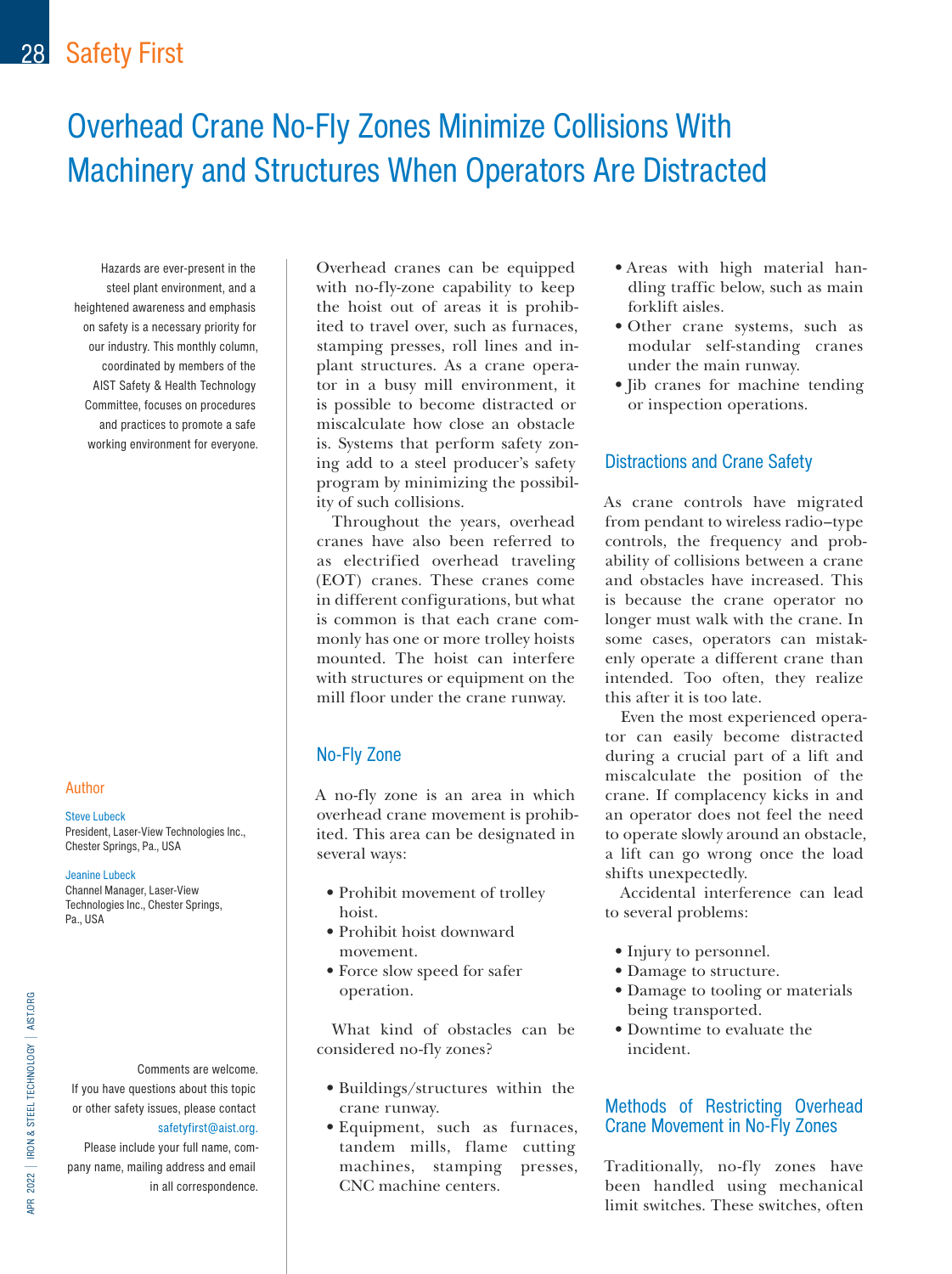

*Electrified overhead traveling (EOT) cranes in action.* 

referred to as "windmill" switches, are mounted to the bridge or trolley and fixed levers flip the positions.

The limit switches must be tied into a common controller to provide the relay logic for the forward, reverse and speed signals to the bridge and trolley drives. Adjustment is not easy since any position adjustment must be made mechanically by remounting and repositioning the trip arm. In addition, two switches are needed to obtain slow and stop conditions on each of the four sides of the zone.

Non-contact methods using modern laser distance sensors is a preferred technique for no-fly zones. This technique, when integrated properly, provides almost infinite adjustment, and can easily be configured.

Implementation of such a system requires monitoring the position of the bridge relative to the runway end stop or a wall and the trolley relative to the end of the bridge. It is imperative that one never lose position during operation.

Long-range laser distance sensors with absolute monitoring capability are ideal. When implemented properly, and even if the laser signal is blocked or moves on/off its target plate for a brief moment, the position sensors will pick up its absolute position



*Crane Sentry® Zone Manager provides a system for keep EOT cranes from interfering with structures under a crane runway.*

right away. It is often believed that laser distance sensors cannot operate in the harsh environment of a steel mill. This is not true when the proper sensor and protective hardware is selected for the job. Highperforming laser sensors can see though more dust and debris than one might think possible.

#### **Considerations**

Design and Implementation Considerations for No-Fly Zone Systems — When considering a restricted zoning system for an overhead crane, it is important to understand how the crane is utilized and to identify if the goal is personnel protection only or a combination of

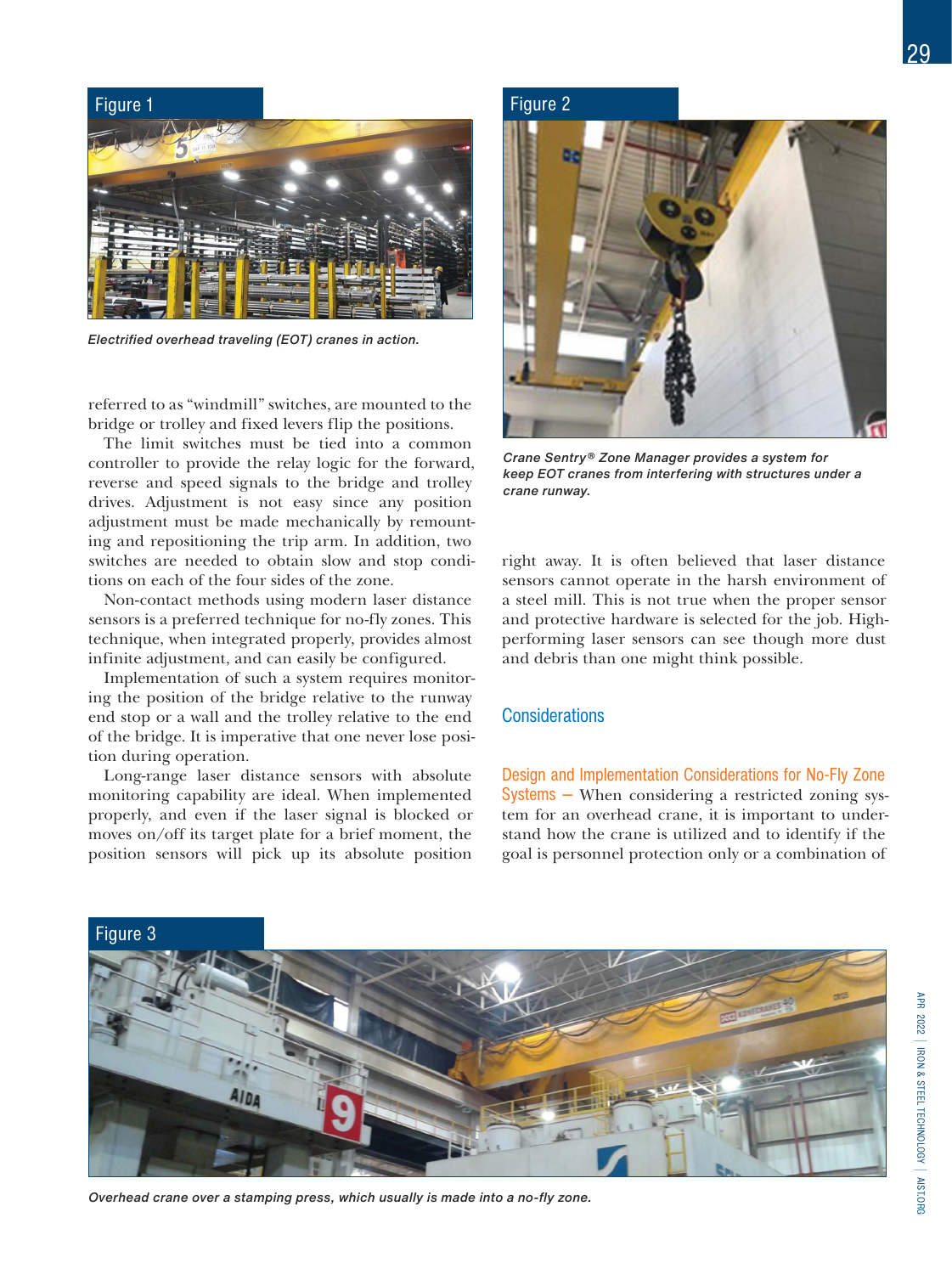## 30 Safety First

## Figure 4



*The two key tools of restricting overhead crane movement in no-fly zones are: a mechanical limit switch, also known as a "windmill switch" (a) and modern laser distance sensor (b).*



*Rendering of crane safety zones.* 



safety and equipment reliability. Some questions to consider are:

- In what areas is the hoist prohibited?
- Is the no-fly zone(s) permanent or is access needed to this area at times for activity, such as machine maintenance?
- Are there obstacles that interfere with the crane's hoist or bridge intermittently that need protection, like a robotic arm, or a mast from a CNC machine?
- Is an override capability needed over the restricted areas?
- Are there areas of the facility that the crane must always enter in which a slow zone is needed instead of a no-fly zone?
- How many restricted zones are needed?

Other parameters that are crucial to the project are:

- Runway length and span.
- Type of crane drive (contactor, VFD, 250 VDC controls).
- The number of independent trolley hosts on each crane.
- Radio controls or pendant controls.

### Important Key Characteristics to Consider While Evaluating No-Fly Zone Solutions

To maintain safe operation of hoists, it is important that a no-fly zone system have key characteristics that will promote safety and reliability:

- Absolute positioning sensors that never lose track of the crane and never require re-zeroing.
- Configuration of zones and related slow buffers: simple configuration of restricted zones and the related parameters. It is imperative that a slow and stop zone be configurable.
- User alarm configuration: The ability to set alarm limits is crucial.
- Interface with machines in the facility: the ability to override a no-fly zone or alert a machine that the crane is in its area.
- Override capability: overrides are often needed for maintenance access with the crane.
- Real measurement system: See the position values and eliminate the need to have to teach positions like a proximity system.

2022 | IRON & STEEL TECHNOLOGY | AIST.ORG APR 2022 I IRON & STEEL TECHNOLOGY I AIST.ORG **APR** 

*Example of a no-fly zone controller.*